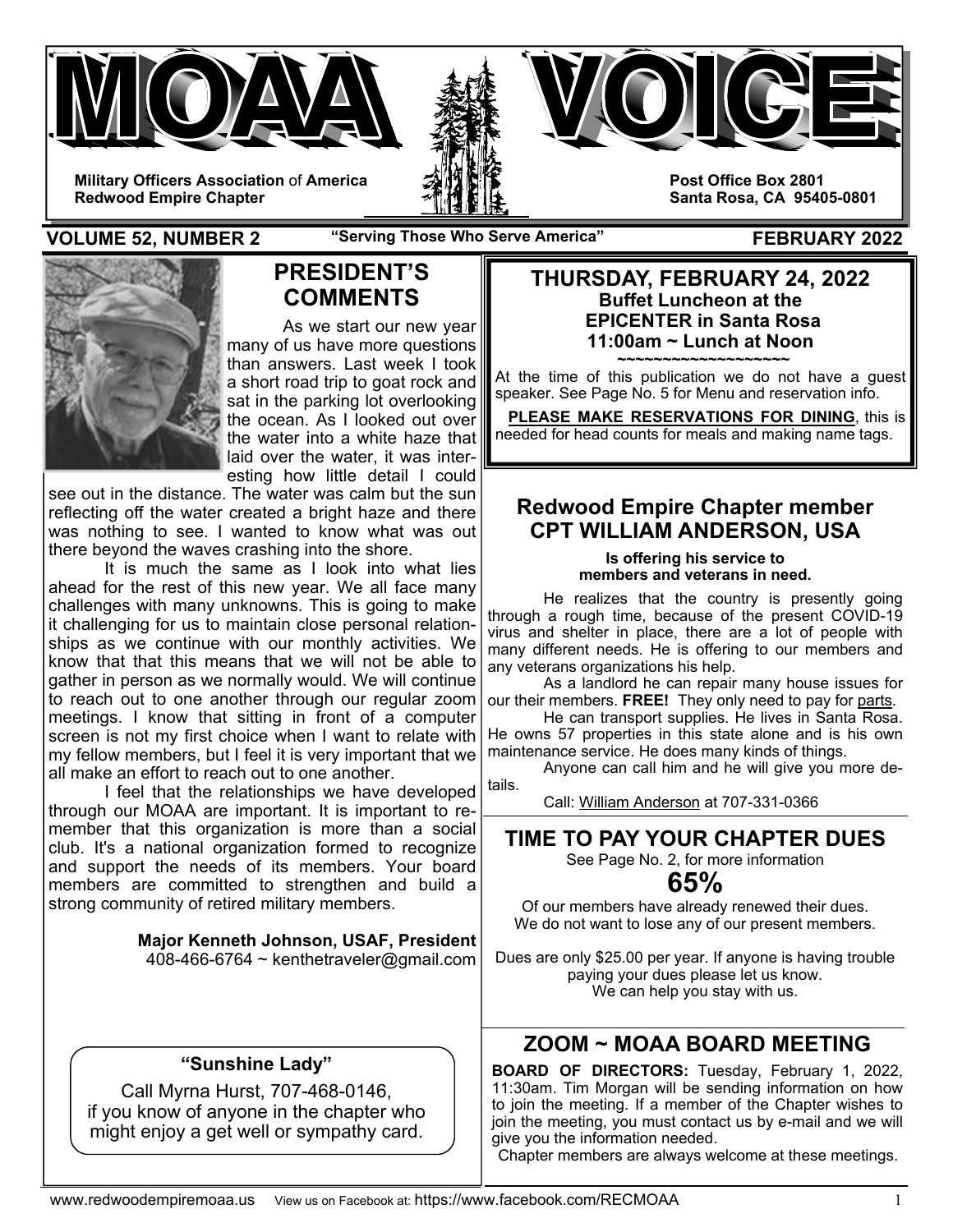### **SCHOLARSHIP APPLICATIONS**

 The application period for COL William G. Brey Scholarships opened on January 1, 2022, and will close on March 15, 2022. Closing date is firm. Those eligible to apply for scholarship assistance are children, wards, and lineal descendants (including grandchildren, great-grandchildren, and great-greatgrandchildren, natural or adopted) of living or deceased officer, warrant officer, or auxiliary members of the Chapter. Scholarship eligibility is limited to those pursuing undergraduate academic and professional certificate programs. Applications will not be accepted for support of graduate studies.

Our experience is that it can take some time for prospective applicants to gather all the required supporting documentation, then prepare and submit the completed application before the cutoff date. We therefore recommend that Chapter members advise eligible family members of scholarship availability and contact information early enough to give them sufficient reaction time.

 Application forms are available. They may be obtained by writing to:

 **Secretary, Redwood Empire Chapter, MOAA** P. O. Box 2801 Santa Rosa, CA 95405-0801

or by directly contacting Scholarship Committee Chairman: **Susan Linch** 4825 Glencannon Street, Santa Rosa, CA 95405-7911 – Phone: (707)538-3342

or e-mail: srmomx5@comcast.net

 Susan will provide them immediately to all interested parties by fastest means available.

## **SCHOLARSHIP AND MERIT AWARDS HAVE BEEN REVISED TO REFLECT GRADES, MERIT,**

**AND HUMANITY!!! IT IS OPEN TO:** 

**THE COL BREY** 

High school seniors or High school graduates

- to pursue a college degree
- to enroll in a professional training program such as fire prevention, electrician, police protection, auto mechanics, culinary school, or comparable training programs.
- college undergraduates

• previous applicants of the Brey Scholarship The Brey Scholarship is limited to a maximum of **two** awarded scholarships per applicant.



Please join us as we start an in person event for all our Chapters MOAA members. No agenda, just a place and a time where we can gather and share a beer or two and talk about items of interest to all of us. We have been looking for a place that is easy for all of us to get to, and someplace that's quiet so we can gather in our own little corner and just talk and have time together. We have chosen to have our event at the *Graton Resort & Casino,* in Rohnert Park. They have several restaurants but the one I like is called the **Daily Grill.** It has both indoor and outdoor seating and a very nice menu. They have three large parking lots so there's plenty of room for parking.

 We will try again to meet on the third Tuesday, at 11:30am, February 15th. **NOTE: This is not just for the guys, the wives or spouses are more than welcome**. Our time and date for future meetings will be up to the needs of interested members. This is just the start of a fun way to get together and have great times together. A few of our members had a good time doing this by **ZOOM** meetings in the past. However I'm open to any input and suggestions, so call me if you have any questions at 408-466-6764.

### **REMEMBER TO PAY YOUR DUES FOR 2022**

 Dues notices were sent out by mail, with a return envelope. Unfortunately the wrong Dues Date was on the form (2023). Dues being collect are for the year **2022**. As of this publication about 65% of our members have already renewed their membership. Deadline is March 1st and you could be dropped after that date.

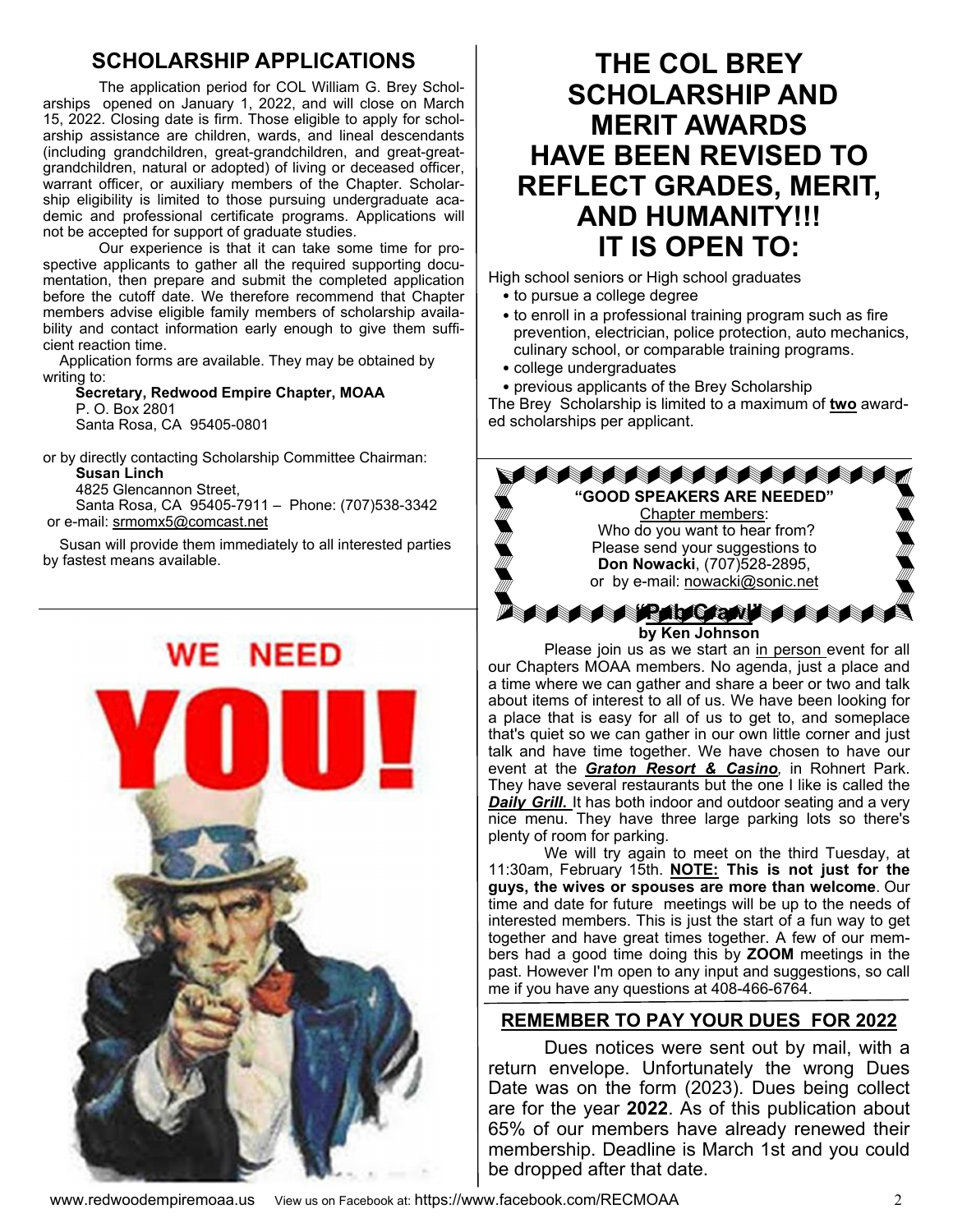### **Legislative Affairs Update February 2022**

#### **Federal:**

 **2022 NDAA.** While the NDAA has been signed, there are still several issues the National MOAA considers priorities. Remember, the NDAA authorizes an item it does not necessarily fund. Therein is Catch 22.

**Revision of Arlington National Cemetery Eligibility.** NDAA signed did not revisit the proposed eligibility provisions for burial at ANC. However, an amendment can change this if all take an interest and call their legislators through the MOAA toll free number 866 272- 6622.

**Young Adult Health Coverage Act.** This measure would align dependent children up to age 26 more closely to civilian health care plans - not the proposed \$500.00 month.

 **Concurrent Receipt - aka Major Richard Star Act.** This legislative proposal would provide for full retirement benefits for those injured in combat and forced to retire before twenty years off service. Although it has received adequate support, it appears that it might not "make to cut" when the NDAA gets finalized because counter balancing budget line has not been found. Bummer!

**The Military Retiree Survivor Comfort Act.**  Financial concerns and stress can be a terrible burden on top of an already stressful situation for a newly widowed spouse. For some, when they discover DFAS may take part or all of that last retirement check back, it can be an overwhelming event. These bills will allow survivors to gradually repay the amount over the next 12 months and have an opportunity to request for debt forgiveness through DoD.

#### **State**

 **Friends,** we are now facing two major items affecting us all and really need your maximum support.

 First, is **AB 1623 Personal Income Taxes: Exclusion: Uniformed Services Retirement Pay: Survivor Benefit Plan Payments.** As been mentioned during the past several months, exclusion of military retired pay as well as surveyor payments will be excluded from state income taxes after age 60 starting in 2023. This bill has been introduced by Assemblyman James Ramos from the  $40<sup>th</sup>$  District. You might like to look at the bill the link is: https://leginfo.legislature.ca.gov/faces/ billNavClient.xhtml?bill\_id=202120220AB1623. To get us to where we are today with this bill, a tremendous effort has been made by our CALMOAA Leadership. ~~~~~~~~~~~~~~~~~~~~~~~~~~~~~~~

**CalMOAA Pres. Fred Green** sent me a draft copy of the talking points which should be introduced with the bill as follows:

#### "**Draft Fact Sheet**

#### **Summary**

 AB 1623 will provide a state tax exemption for retired members of the uniformed services at age 60. This bill will also exempt recipients of the Department of Defense's (DoD) Survivor Benefits Program. Since uniform services and California National Guard retirement pay stops upon death of the retiree, the DoD provides a continuous lifetime annuity for their dependents

as an inflation-adjusted monthly income

#### **Background**

 California currently is one of only nine states that fully tax the pay of its 146,000 military retirees. Many factors affect the decision of members of the Armed Forces regarding where they will live after retirement. Climate, housing costs, where they have been based, and employment opportunities are important. Whether or not a state taxes their military pension benefits is also a factor. Between 2000 and 2016, the nation's population of military retirees increased by 17%. California, which was one of only five states that saw a reduction in the number of its military retirees, saw a decline of 17%. By 2025, after ten years of implementation, the economic gains for California would be substantial:

- $\bullet$  12,600 more jobs
- \$830 million added to total personal income
- \$1.27 billion added to GSP
- \$2.0 billion added to total business sales

A total of 31 states do not tax military pensions. A total of 9 states, including California, fully tax military retiree compensation: California, Georgia, Montana, New Mexico, North Dakota, Oregon, Rhode Island, Vermont, and Virginia. The remaining 10 states have various special exemptions depending on the state. Factors Driving the Number of Military Retirees in Each State and Growth. The decision of military retirees on where to live depends on many economic and other factors.

The 40 plus year old retirees by homes, pay taxes, virtually no cost to the state social systems. They have few children enrolled in schools. Uniform Retirees and the California National Guard continue to contribute to their community and the state.

This bill will benefit those who have served our country in uniform as well as surviving spouses and dependent minors of military retirees and will also benefit the state and local economies by attracting and retaining skilled workforce participants

#### **This Bill**

AB 1623 recognizes the vital services these uniformed service members contribute to our nation and seeks to extend a state benefit to those who served for twenty years, which is the retirement age for these organizations. This bill also recognizes our state National Guard and their services to our state especially during these trying times during the pandemic. This bill provides that the exemption benefit begins at 60 years of age and the exemption sunsets in 2033.

The purpose of the bill is twofold; to honor those who dedicated their life to serving their country, and to retain and attract uniformed service retirees to California for the purposes of strengthening the state's skilled workforce, bringing stability to communities, and contributing to the state and local tax base. Uniformed service retirees invariably pursue a second career, and it behooves California to find ways to keep them in our state.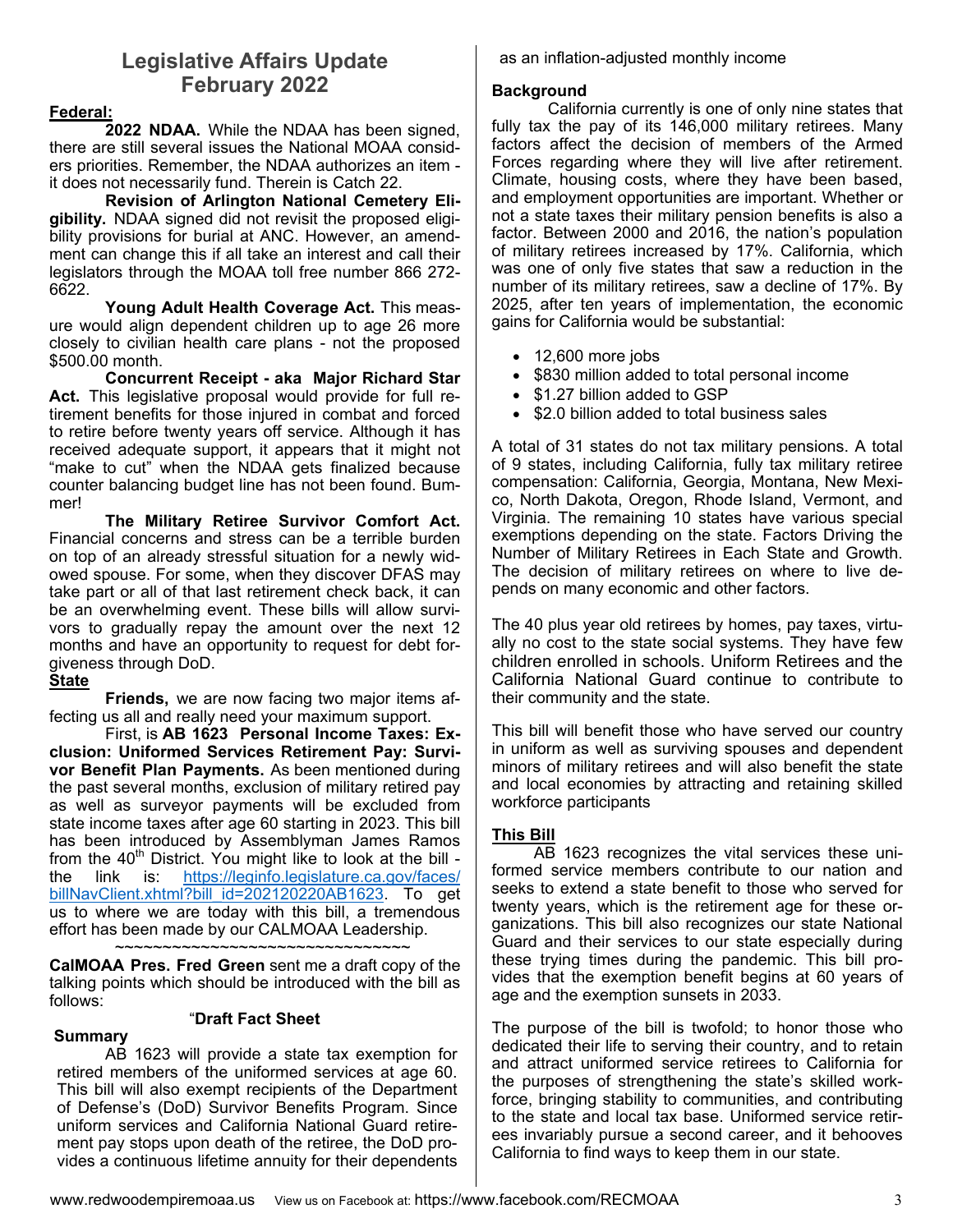Currently, a top issue for employers in California is attracting a qualified workforce. Approximately 60,000 high -tech jobs are unfilled. Uniformed Service retirees are highly skilled, often in areas requiring technical and management expertise. These men and women often continue to be valuable assets to our schools, local charities, and non-profit organizations.

Substantial new federal funds are infused into the state and local economies not only from retirement pay, but also from the full taxation of their second careers. These retirees may also qualify for federal veterans' benefits, which further bring new monies into the state."

So, where do we go from here, let's pick up the ball as it lays and start running with it. Probably, I will be using email since I have already contacted my State Senator and Assemblyman on this subject and the attachment has been reduced to essentially one page. The addresses you need are in the November Voice. Call me if you have any questions.

**Second item** ‐ **AB 1400 Guaranteed Health Care for All.** This is very possibly a biggie for all military retirees, veterans, spouses of active duty personnel working in California as they accompany them on their assignment and others because TriCare for Life and TriCare as we know it because the State will take over Medicare, Veteran's health benefits ‐ currently federally funded.

 According from an email from Jeff Brieton with the following excerpts shows that AB 1400 seems to be going forward with tons of support. It cleared the Health Com‐ mittee yesterday and is enroute to Appropriations Committee. It must have a floor vote by 31 January or it will die. There is an immediate need to call legislators and ask them to NOT support AB 1400 and leave your Medicare alone (it also impacts TriCare for Life and TriCare).

 Teachers Union , nurses, labor groups and several large cities all voiced support of the bill, we will have a single payer health care in CA that is administered by the State. Medicare will no longer exist in CA and the **State will decide on your doctor and what specialized treatment you may receive.** They discussed getting a Section waiver for the state to receive Medicare funds, which sounded easy to do but would take two (2) years to accomplish.

They are proposing a 1% payroll tax on all making over \$49,000.00 a year and an additional personal income tax for those earning (joint filers) \$150,000 or more to fund the state single payer health care program.

All Californian's, regardless of *immigration* status will receive health care under the program, plans like FED‐ VIP, Medicare supplements and Tri‐Care for life will not be accepted in CA. There is some who believe it may result in closure of VA hospitals for our vets as no need for VA hospi‐ tals in California under a single payer health care system. If you retried from an agency that contributes to your health care after retirement those payments would cease under AB 1400. There are questions if you travel out of state and are hospitalized if that out of state hospital will accept Califor‐

nia's state run insurance reimbursement rates.

Now is the time to call and e-mail your assembly member and state senator and voice your opposition to this bill, this is on track for approval, although it would take 2 to 3 years to implement. Once approved you will not be able to stop this train, call and email and share with family and friends asking them to also reach out to their legislators.

Although the bill will probably go to, Appropriations Committee, all is not lost! Not all legislators are in favor of this bill ‐ one big reason is that it will require a BIG tax in‐ crease to fund it and which bill is in the shadows ‐ not having passed anything. Therefore, the bill as it sits and if passed, will be like the NDAA; authorizes but does not fund like. This is truly legislative "quackery". Keep tuned!

> **Vern McNamee, LTC, USA Retired Legislative Chair Redwood Empire Chapter, MOAA (CA30)**

### **TRICARE Pharmacy**

*TRICARE Pharmacy:* Co-pays increased effective January 1, 2022. MTF pharmacies remain at zero cost.

*For further information, visit https://www.tricare.mil/costs* 

| <b>Home Delivery</b> (up to 90-day supply):<br>$\bullet$ |         |  |  |
|----------------------------------------------------------|---------|--|--|
| Generic formulary                                        | \$12.00 |  |  |
| Brand-name formulary                                     | \$34.00 |  |  |
| Non-formulary                                            | \$68.00 |  |  |
|                                                          |         |  |  |

| $\bullet$ | <b>Retail network</b> (up to 30-day supply): |         |  |
|-----------|----------------------------------------------|---------|--|
|           | Generic formulary                            | \$14.00 |  |
|           | Brand-name formulary                         | \$38.00 |  |
|           | Non-formulary                                | \$68.00 |  |

### **CALLING CARDS**

 Below is a *SAMPLE* of a Calling Card that is available and can be made in sheets of 10. You can make your own design and arrangement on the card.

 If a Chapter members has a need for this type card, please contact your Chapter Secretary for more information or to order a set.

> Robert Safreno, Secretary Home: 707-795-3963 ~ Cell: 707-479-9374 E-mail: shadowbob1@juno.com

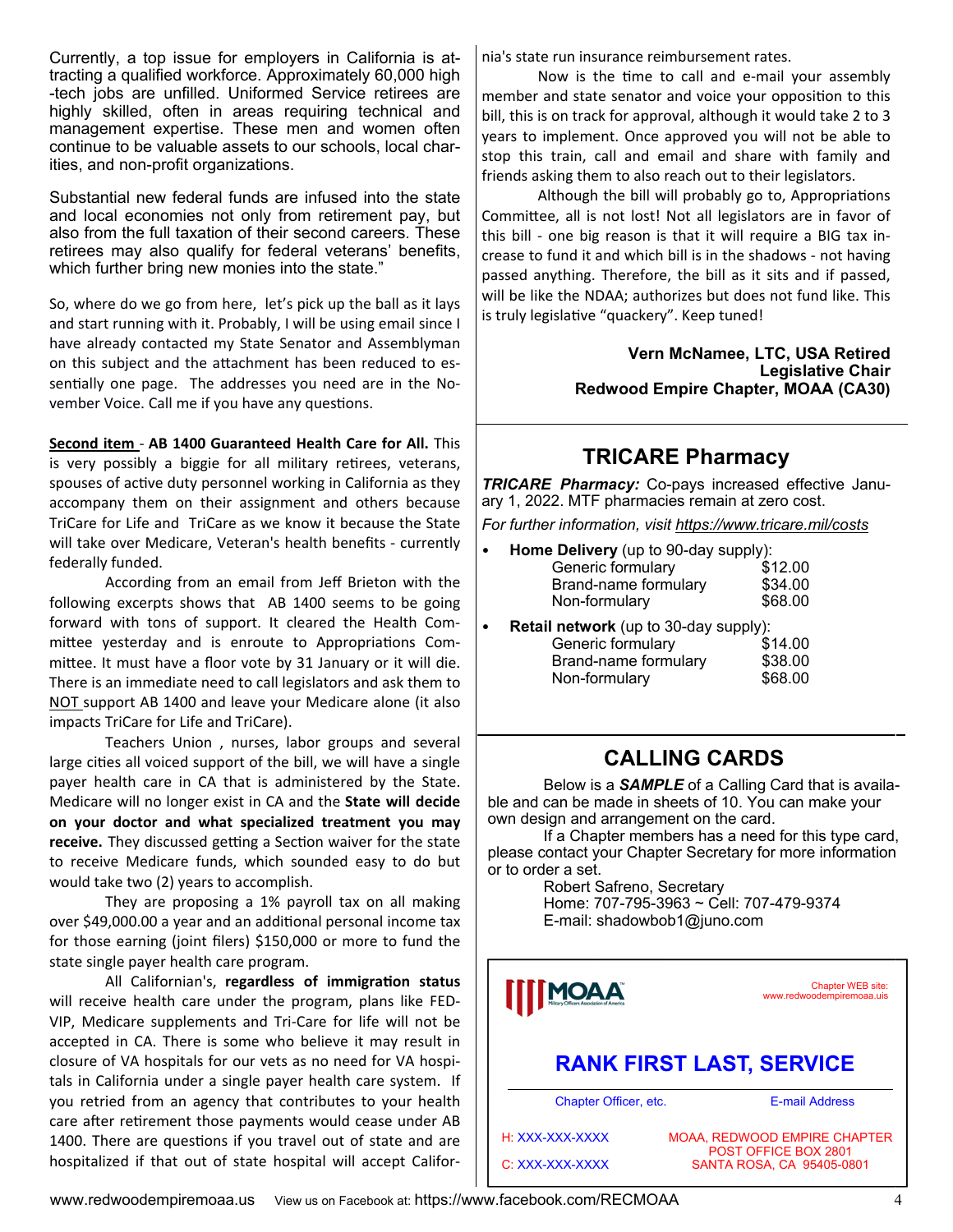|                                                                                                                                                                                                                                    | (A Sonoma County Main Chapter event; all members are more than welcome)                                                                                                                                                                                     |  |  |  |  |  |
|------------------------------------------------------------------------------------------------------------------------------------------------------------------------------------------------------------------------------------|-------------------------------------------------------------------------------------------------------------------------------------------------------------------------------------------------------------------------------------------------------------|--|--|--|--|--|
|                                                                                                                                                                                                                                    | <b>Buffet Luncheon, Thursday February 24, 2022</b><br>Epicenter, 3215 Coffey Lane, Santa Rosa<br>Socializing 11:00 to 11:45 am, Meeting starts, Lunch 12:00 noon<br>Cost (including tax and tip) - Price \$26.00                                            |  |  |  |  |  |
|                                                                                                                                                                                                                                    | <b>Salad: Caesar Salad, Fresh Rolls &amp; Butter,</b>                                                                                                                                                                                                       |  |  |  |  |  |
|                                                                                                                                                                                                                                    | Lunch: Chili Dogs, Chicken Tenders and Fries. Fruit Salad                                                                                                                                                                                                   |  |  |  |  |  |
|                                                                                                                                                                                                                                    | <b>Dessert:</b> Cookies. Water, Iced Tea, Hot Tea and Coffee                                                                                                                                                                                                |  |  |  |  |  |
|                                                                                                                                                                                                                                    | <b>Enclosed:</b> is my check for my advanced reservation persons $@$ \$26.00 each. \$                                                                                                                                                                       |  |  |  |  |  |
| Note: All must make RESERVATIONS Please Pre Pay if possible. (Late options only Pay At Door).<br>Information is needed for head counts for meals and making name tags.<br>NO RESERVATION or Walk-Ins will cost \$30.00 per person. |                                                                                                                                                                                                                                                             |  |  |  |  |  |
|                                                                                                                                                                                                                                    | Donations: Col. Brey Scholarship Fund (Fully Tax Deductible). \$____________ TOTAL: \$_________                                                                                                                                                             |  |  |  |  |  |
|                                                                                                                                                                                                                                    | Guest Speaker: None at time of this publication                                                                                                                                                                                                             |  |  |  |  |  |
|                                                                                                                                                                                                                                    |                                                                                                                                                                                                                                                             |  |  |  |  |  |
|                                                                                                                                                                                                                                    |                                                                                                                                                                                                                                                             |  |  |  |  |  |
|                                                                                                                                                                                                                                    |                                                                                                                                                                                                                                                             |  |  |  |  |  |
|                                                                                                                                                                                                                                    | Make check (s) payable to: RECMOAA<br>To: MOAA, Redwood Empire Chapter, P.O. Box 2801, Santa Rosa, CA 95405<br>"Contact the Chapter Secretary @ 707-795-3963, prior to 10:00am, Tuesday<br>before the Thursday event to request a refund on prepaid meals." |  |  |  |  |  |
|                                                                                                                                                                                                                                    |                                                                                                                                                                                                                                                             |  |  |  |  |  |

#### **Passport Renewal Update 01: DOD Personnel, Families Can Renew Online**

 Active-duty, reserve and retired service members, and Defense Department civilians and contractors and their families will soon be able to renew their U.S. passports online, according to the State Department. The online portal, which became available 23 DEC, will enable customers to renew their passports from the convenience of their homes 24/7 without having to go to a post office to mail their application and supporting documents, an official said. The requirements include:

- The most recent passport is or must have been valid for 10 years. It's OK if the passport is expired.
- Children under the age of 16 cannot renew their passports.
- The passport was issued over nine years ago (2012), but less than 15 years ago (2006).
- No changes were made with respect to name, gender or other personal information, such as date or place of birth.
- No travel internationally can be made within three weeks of the date of renewal. The State Department will offer routine (8-11 weeks) and expedited processing (5-7 weeks).
- Online applications may be for a passport book only; passport cards may not be requested online.
- Applications must be for regular (tourist) passports only. Special issuance diplomatic or official passports may not be renewed online.
- Applicants must live in the United States.
- Applicants must have the passport in their possession, and it cannot be damaged or mutilated.
- An applicant can pay for a passport using a credit/debit card or an automated clearinghouse payment transferring funds from a bank account.
- Applicants can upload a digital photo in the .JPEG file format.

 Applicants who don't meet all of these requirements may still be eligible to renew by mail or in-person, the official said. The State Department will send a confirmation email with more instructions after those interested preregister by going to https://docs.google.com/forms/d/e/1FAIpQLSe4qBP gIziTAAb5IokDkXZypT799tFleg81Vc3-CXAh7zNo-w/ viewform?source=GovDelivery. Preregistration does not obligate those interested to renew online. Registrants will receive email updates and a customized link based on a registrant's individual email address to access the online portal.

 Interested parties will have the flexibility to renew online over a six-month period through June 30, 2022, the official said. For any additional information, contact the State Department at pptmandi@state.gov. [Source: DoD News | David Vergun | December 21, 2021 ++]

**Source is** *RAO BULLETIN* **1 January 2022**